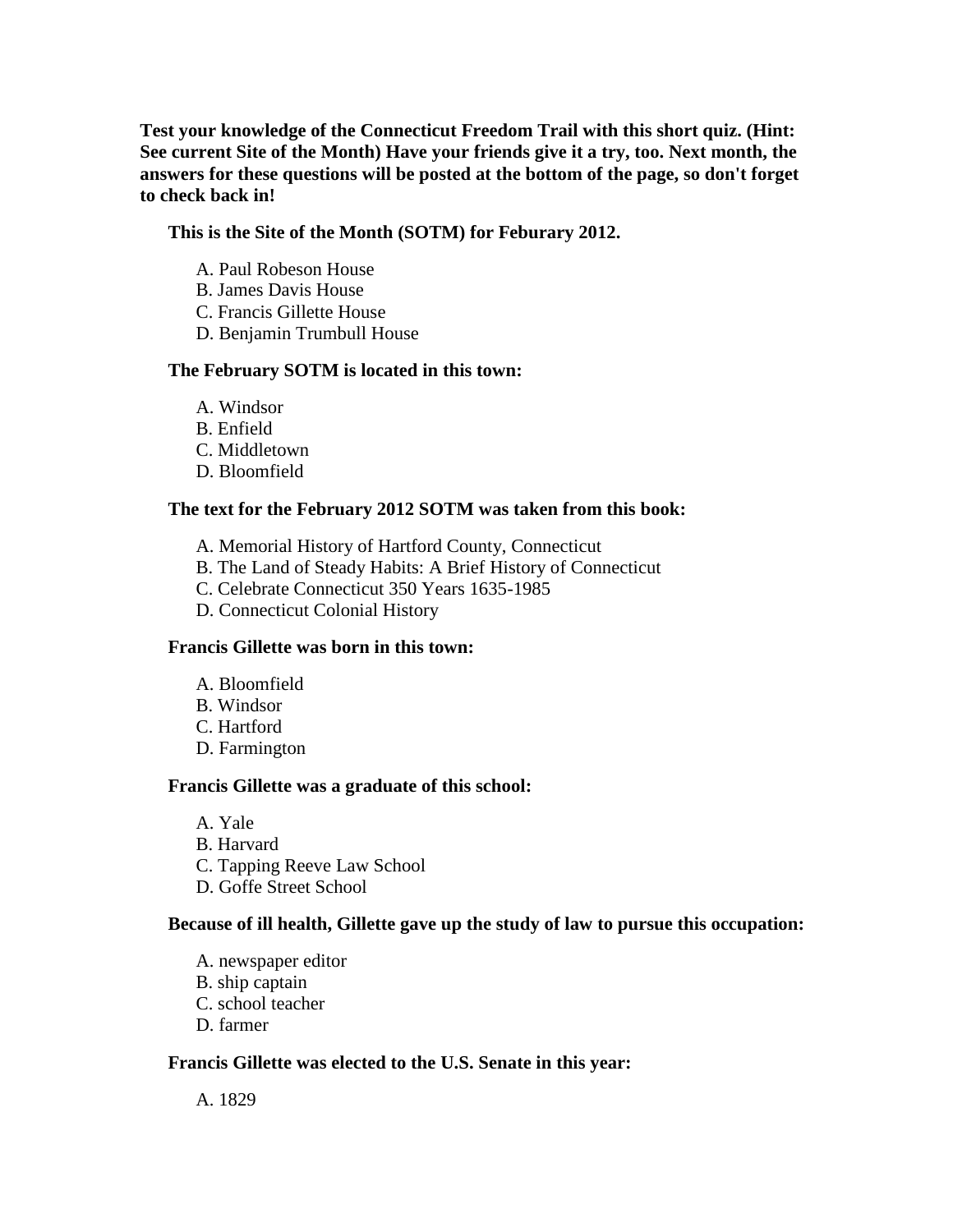B. 1838 C. 1841 D. 1854

## **Francis Gillette advocated striking this word from the State Constitution:**

- A. slavery
- B. white
- C. negro
- D. mulatto

## **The account of Francis Gillette's life that appears in the SOTM was written by:**

- A. James Hammond Trumbull
- B. Elisabeth G. Warner
- C. Francis Gillette
- D. Mark Twain

# **The Francis Gillette House has been recognized as a stop on the Underground Railrod since:**

A. the 1690's B. the 1750's C. the 1790's D. the 1880's

### **Francis Gillette was one of the developers for this neighborhood:**

A. Greenmanville B. Friendship Valley C. Nook Farm D. Trowbridge Square

# **In 1854 Francis Gillette replaced this man in the U. S. Senate:**

A. Joseph Rainey B. Benjamin Trumbull C. Samuel May D. Truman Smith

# **Francis Gillette died in this town:**

- A. Bloomfiled
- B. Windsor
- C. Hartford
- D. New Haven

# **Francis Gillette died on this date:**

A. February 5, 1807